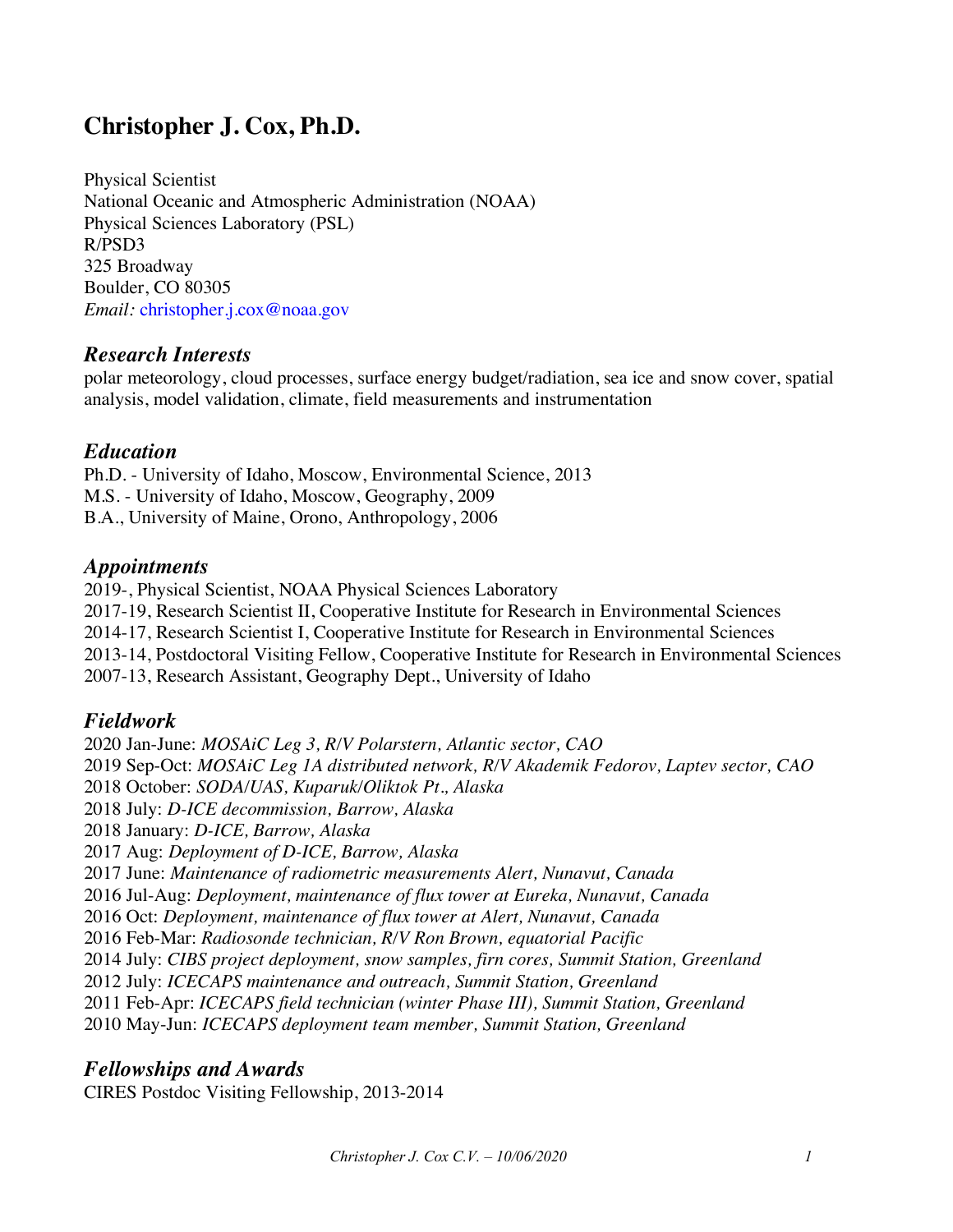Outstanding Doctoral Research and Creativity Activity Award, Univ. Idaho, 2013

# *Selected Publications*

- Cox, C.J., S.M. Morris, T. Uttal, R. Burgener, E. Hall, M. Kutchenreiter, A. McComiskey, C.N. Long, B.D. Thomas and J. Wendell, The De-Icing Comparison Experiment: A study of broadband radiometric measurement under icing conditions in the Arctic, Atmos. Meas. Tech. Disc., https://doi.org/10.5194/amt-2020-397
- Cox, C.J., R. Stone, D. Douglas, D. Stanitski, and M. Gallagher (2019) The Aleutian Low Beaufort Sea Anticyclone: A climate index correlated with seasonal melt in the Pacific Arctic cryosphere, *Geophys. Res. Lett.*, **46**, GRL59183, https://doi.org/10.1029/2019GL083306
- de Boer, G., C.J. Cox, and J. Creamean (2019) Accelerated springtime melt of northern Alaska river systems resulting from niveo-aeolian deposition events, *Arctic*, **72**, 245-257, https://doi.org/10.14430/arctic68654
- Cox, C.J., D.C. Noone, M. Berkelhammer, M.D. Shupe, W.D. Neff, N.B. Miller, V.P. Walden, and K. Steffen (2019) Supercooled liquid fogs over the central Greenland ice sheet, *Atmos. Chem. Phys.*, **19**, 7467-7485, https://doi.org/10.5194/acp-19-7467-2019
- Hartten, L.M., C.J. Cox, P.E. Johnston, and D.E. Wolfe (2018) Ship- and island-based soundings from the 2016 El Niño Rapid Response field campaign, *Earth Sys. Sci. Data*, **10**, 1165-1183, https://doi.org/10.5194/essd-10-1165-2018
- Mungall, E.L., J.P.D. Abbatt, J.J.B. Wentzell, G.R. Wentworth, J.G. Murphy, D. Kunkel, E. Gute, D.W. Tarasick, S. Sharma, C.J. Cox, T. Uttal, and J. Liggio (2018) High gas-phase mixing ratios of formic and acetic acid in the High Arctic, *Atmos. Chem. Phys.*, **18**, 10237-10254, https://doi.org/10.5194/acp-2018-10237-2018
- Grachev, A., P.O.G. Persson, T. Uttal, E.A. Akish, C.J. Cox, S.M. Morris, C.W. Fairall, R.S. Stone, G. Lesins, A.P. Makshtas, and I.A. Repina (2017) Seasonal and latitudinal variations of surface fluxes at Arctic terrestrial sites, *Climate Dyn.*, **51**, 1793-1818, https://doi.org/10.1007/s00382- 017-3983-4
- Cox, C.J., R.S. Stone, D. Stanitski, D. Douglas, G. Divoky, G. Dutton, C. Sweeney and C. George, (2017) Drivers and environmental responses to the changing annual snow cycle of northern Alaska, *Bull. Am. Met. Soc.*, **98**, 2559-2577, https://doi.org/10.1175/BAMS-D-16- 0201.1
- Miller, N., M. Shupe, C.J. Cox, D. Noone, P.O.G. Persson, and K. Steffen, (2017), Surface energy budget responses to radiative forcing at Summit, Greenland, *The Cryosphere*, **11**, 497- 516, https://doi.org/10.5194/tc-2016-206

Cox, C.J., T. Uttal, C.N. Long, M.D. Shupe, R.S. Stone, and S. Starkweather, (2016) The role of